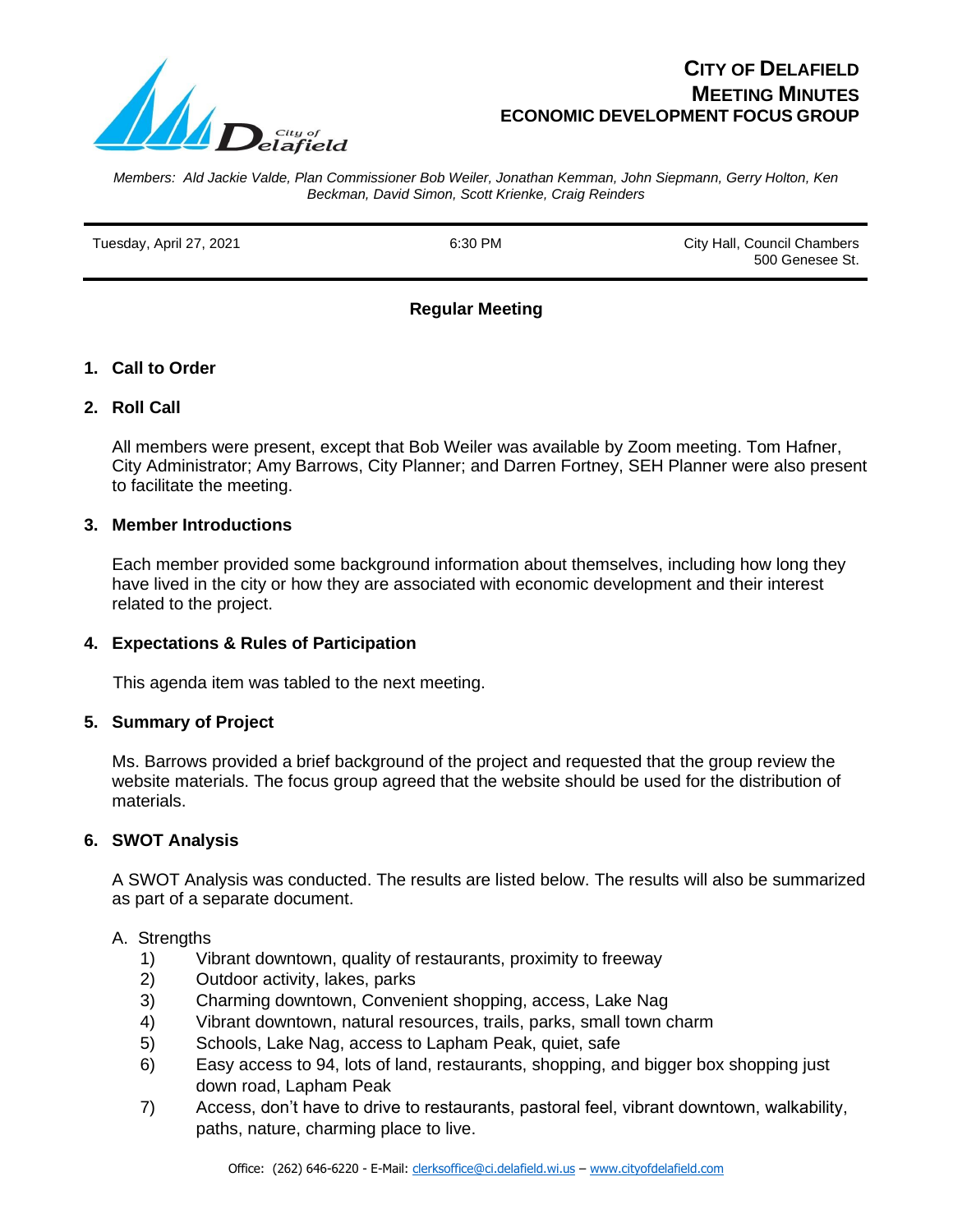- 8) Location, I-94, easy on and off, Lapham Peak, quality of life, lake, walkability, restaurants, unique, hills, character, peace and quiet, plan for City is well thought out with big boxes on Hwy 83.
- 9) Street festivals
- 10) Nice developments & improvements in city
	- a. Fish Hatchery building
	- b. Cushing park
	- c. Veterans walk
	- d. Original Lang/Hendricks properties set the tone and standard.
	- e. Micro business developments that support each other.
	- f. Condo building with wine shop. Adds more shops and restaurants on a smaller scale.
	- g. Bark River improvement area, cleaning out brush really improved area.
- B. Weaknesses
	- 11) Vacant properties, need bike trails improved and connected, lack of restaurants and diversity of restaurants.
	- 12) Former wine place and former BP by Hwy 83 needs redeveloping
	- 13) Integrate river improvements into downtown like Pewaukee.
	- 14) Perkins
	- 15) Old liquor store/bakery building needs redeveloped
	- 16) No yard waste pick-up, hence need to burn.
	- 17) More purposeful tree plantings, parking by Be Fitness can be a problem
	- 18) People take downtown for granted. More entry level housing for younger families. Missing town square. No central place to congregate. Both sides of City Hall are prime for redevelopment. St Johns property. Parking lot in front of condo building is a big mistake. Farms around Rustic Inn present opportunities.
	- 19) Need missing middle housing. Zero lot line, townhomes, etc. Huge need for this. Lots of employment opportunities however no middle housing.
	- 20) Post Office has best views in city of river and lake. Redevelop.
	- 21) Good mixed-use properties in City. Mixed use, retail, residential of varying densities, senior living, ways to keep people in downtown longer.
	- 22) Water access to downtown could be better. Value of city is festivals, livability, etc. Town square opportunity. City creates fertile environment for development. Public private partnerships needed.
	- 23) Park by Oakwood Ave (Oakwood Park). Park is vacant. Enhance or use land in more productive way.
- C. Opportunities
	- 1) Bring in business and employers that hire more employees.
	- 2) More voices for stakeholders. Have opportunities for more piers and access. More inclusion in decisions being made by City.
	- 3) Housing is generally not available in City. Very little inventory. Need more single-family homes as there are not that many.
	- 4) Entry level condos make sense for City. More integration of lake into downtown.
	- 5) Community center/band shell/beer garden. Oconomowoc has one and people love it.
	- 6) Best way to see private property developed is to lay out expectations by City and let private market invest. Create environment for private funds to enter market.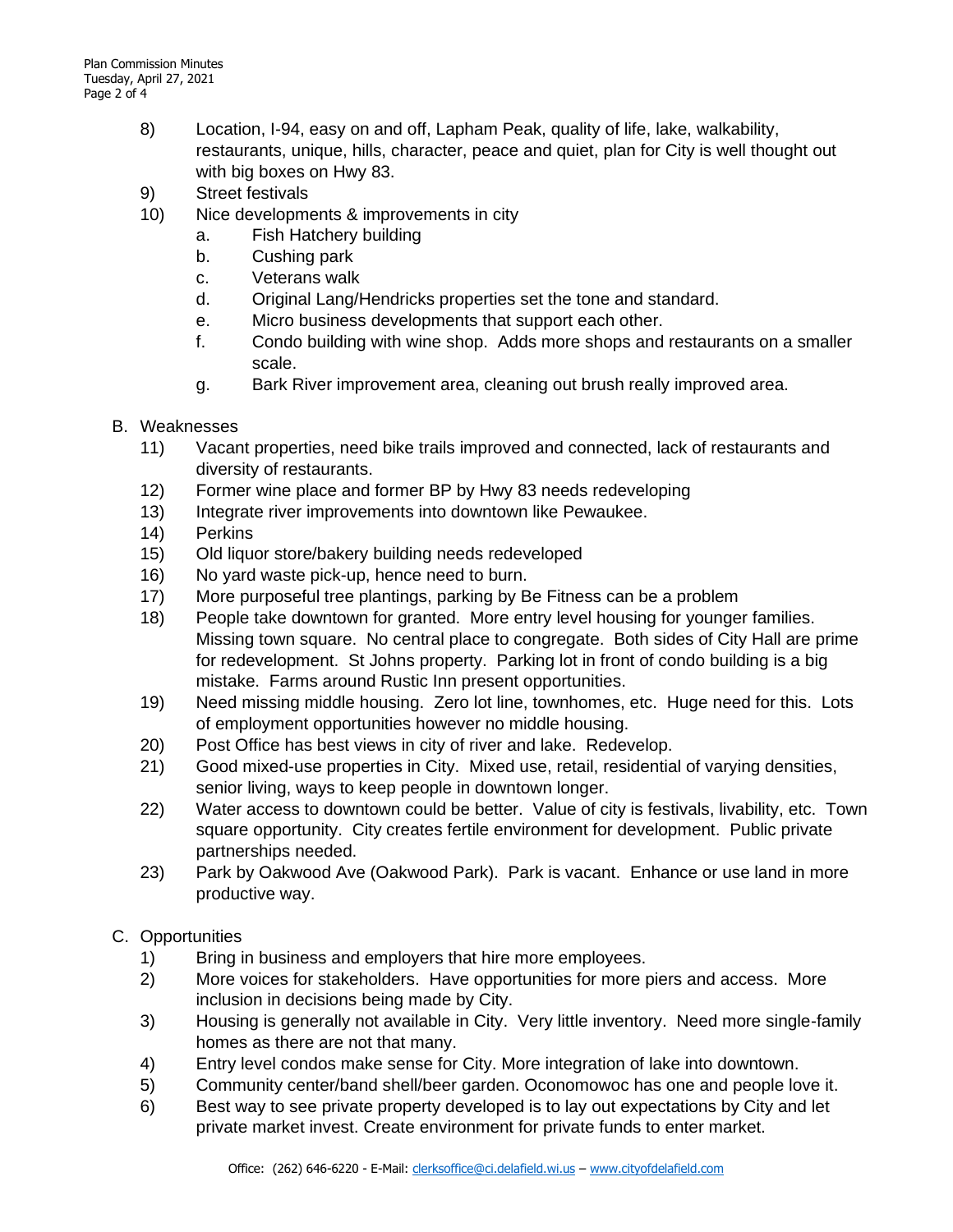- 7) Employers and size of businesses are small. Larger users around 10,000 sq ft or more so people come and work. City should provide incentives to help development. See weakness list. Those can be opportunities.
- 8) City services should equal density. Density tolerance is different for each of us. There is a reason why much of the land in the City is not developed. Cost of development is very high, even cost prohibited at times. Barriers to entry. Ordinances and land use plans need to tell developers what they want; therefore the City will get what they want. Use the tools you have. TIF opportunities are huge.
- 9) St Johns/Hendricks situation is most critical issue for City. Huge opportunity.
- 10) Need to attract more businesses and job creators.
- D. Threats
	- 1) Sustainability of environment.
	- 2) Don't want condos and apartments to dominate City.
	- 3) How does City deal with tensions within City on development.
	- 4) Don't want more apartment buildings in Delafield. Want commercial development competition in City. Lange to Steiner to Hendricks. Want other developers.
	- 5) Traffic can be a problem locally and surrounding areas. Need infrastructure planning.
	- 6) Affordable housing. What is the definition? Can't have 125K houses any more.
	- 7) Development and construction costs are a challenge.
	- 8) Need for municipal water.
	- 9) Oconomowoc, Pewaukee, Hartland, etc. have vibrant downtowns.
	- 10) Parking, however if you have parking issues, that is likely a good things.
	- 11) \$500K for new home, small lot home in Pabst Farms.
	- 12) Interest rates will be heading up soon so cost of purchase/building will also be going up.
	- 13) Housing for up and coming 30-year-olds is missing. We are becoming an aging City. Young people can put roots down in our community.
	- 14) Millennials are coming. Biggest group is coming. Need to prepare.
	- 15) What are the other communities doing to get by financially? Mostly no services and no staff. Delafield has amenities and services. 2011-2017 Delafield was doing well. 2017 added two new police officers and change in state law room tax. \$150,000 hit in revenue matched with \$250,000 in expenses.

# **7. Visual Preference Survey**

A Visual Preference Survey was conducted. The results will be provided as part of a separate document.

# **8. City of Delafield Map Exercise**

The focus group identified specific properties that should be considered for land use amendment consideration. These maps are included in the materials for the May  $25<sup>th</sup>$  meeting.

# **9. Select a Chairperson**

Mr. Siepmann was nominated as the Chairperson and the group unanimously approved the nomination.

# **10. Action Steps for Next Meeting**